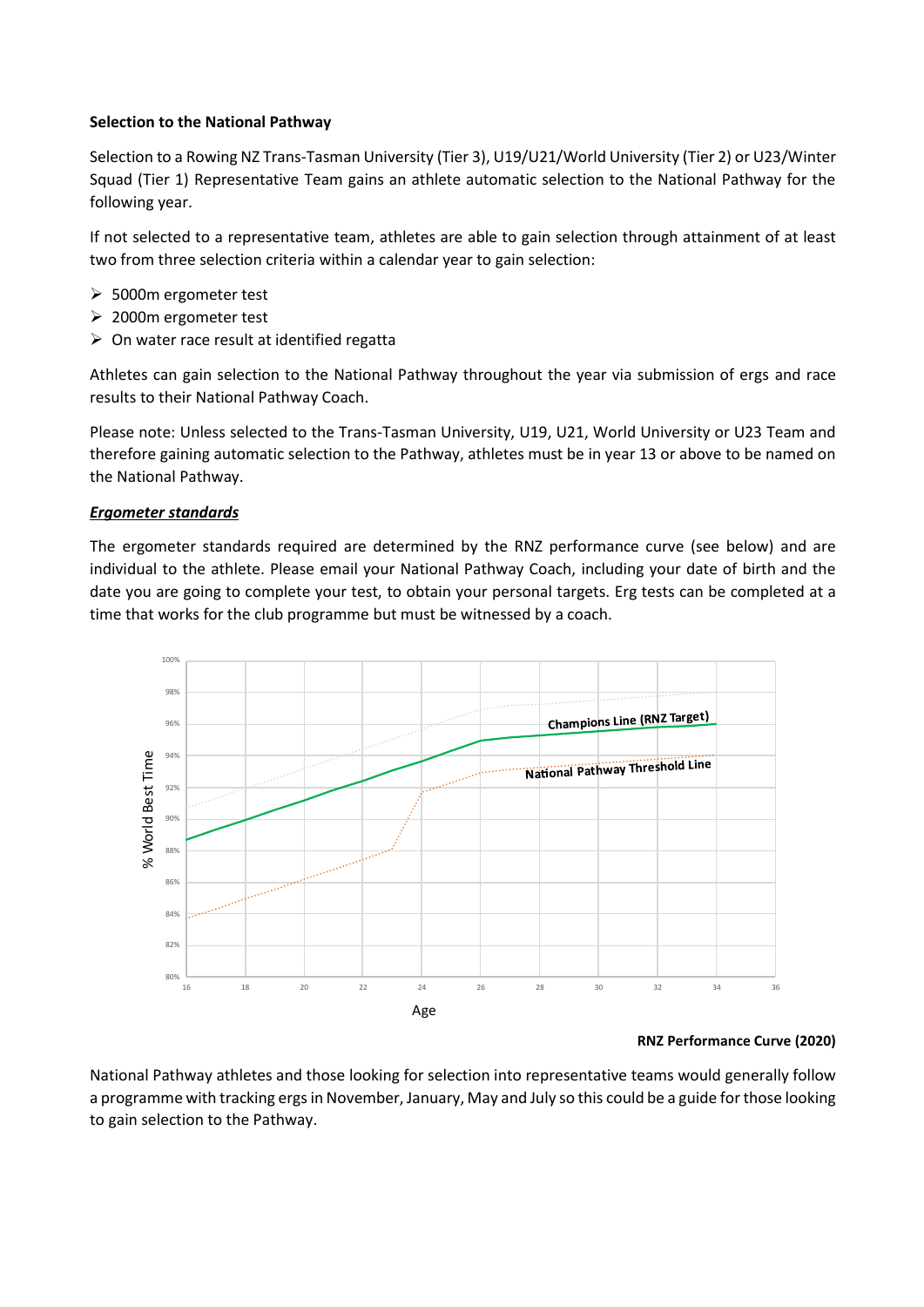## **On water standards**

Key Regatta's through the summer will be used as an opportunity for entry into the National Pathway via on water standards (see Table 1 below).

As it is difficult to determine individual contribution to a big boat performance, on water performance measures are focussed on small boat results. The majority of athletes entering the National Pathway at Tier 3 would be expected to do so via the two ergometer standards, but some may achieve one of the ergometer standards and an on-water standard.

|                              | Regatta                               | Category                                                   | <b>Tier 3 Selection</b>                                            | <b>Tier 2 Progression</b>             |
|------------------------------|---------------------------------------|------------------------------------------------------------|--------------------------------------------------------------------|---------------------------------------|
| $\blacksquare$<br>Erg        | 2000m ergometer<br>performance        | National Pathway threshold line                            |                                                                    | <b>Champions Line (RNZ</b><br>Target) |
| $\mathbf{\mathsf{N}}$<br>Erg | 5000m ergometer<br>performance        | National Pathway threshold line                            |                                                                    | <b>Champions Line (RNZ</b><br>Target) |
| On water                     | Otago Championships*                  | Open 1x<br>Open 2-                                         | Top 8<br>Top 4                                                     | Top <sub>3</sub><br>Winner            |
|                              | Christmas Regatta**                   | Senior 1x<br>Senior 2-<br>$Club$ 1x<br>$Club$ 2-           | Top <sub>6</sub><br>Top <sub>3</sub><br>Top <sub>2</sub><br>Winner | Top 3<br>Winner                       |
|                              | <b>National Club</b><br>Championships | Senior 1x<br>Senior 2-<br>$Club$ 1x<br>Club <sub>2</sub> - | Top 8<br>Top 4<br>Top <sub>2</sub><br>Winner                       | Top 4<br>Top <sub>2</sub>             |
|                              | Maadi Schools Regatta                 | U181x<br>U18 2-                                            | Top 6 (Year 13)<br>Top 4 (Year 13)                                 | NZ U19 Team Selection                 |
|                              | <b>NZ University</b><br>Championships | Championship 1x<br>Championship 2-                         | Top <sub>6</sub><br>Top <sub>3</sub>                               | Winner<br>Winner                      |

**Table 1: Key regattas identified for selection to the National Pathway or progression to Tier 2**

*\* should the events specified not take place, this will be replaced with the Canterbury Championships* 

*\*\*should the events specified not take place, this will be replaced with the North Island Club Championships*

## **Progression through the Tiers**

Once selected to the National Pathway, athletes can progress to Tier 2 or Tier 1 based on their continued development and attainment of performance standards. It is important for athletes to be following a positive trend in terms of their own personal performance curve as this is a key area that is being sought for identifying future potential. The highest predictor of future potential within rowing is campaign team selection, with return campaign athletes (eg. those that do more than one age grade campaign) having the highest likelihood of continuing on to represent New Zealand at senior international level. As such, the automatic selection criteria for Tiers 1 & 2 are related to selection to NZ representative campaign teams.

The Trans-Tasman University Team (Tier 3), World University Team (Tier 2) and Winter Squad (Tier 1) provide opportunity for athletes that start rowing later or perhaps mature at an older age, to progress through the pathway if no longer eligible for age grade representative teams. Selection to New Zealand teams is contingent upon on water performances throughout the season, personal progression and performance on the ergometer and ability to perform under pressure in a trial situation.